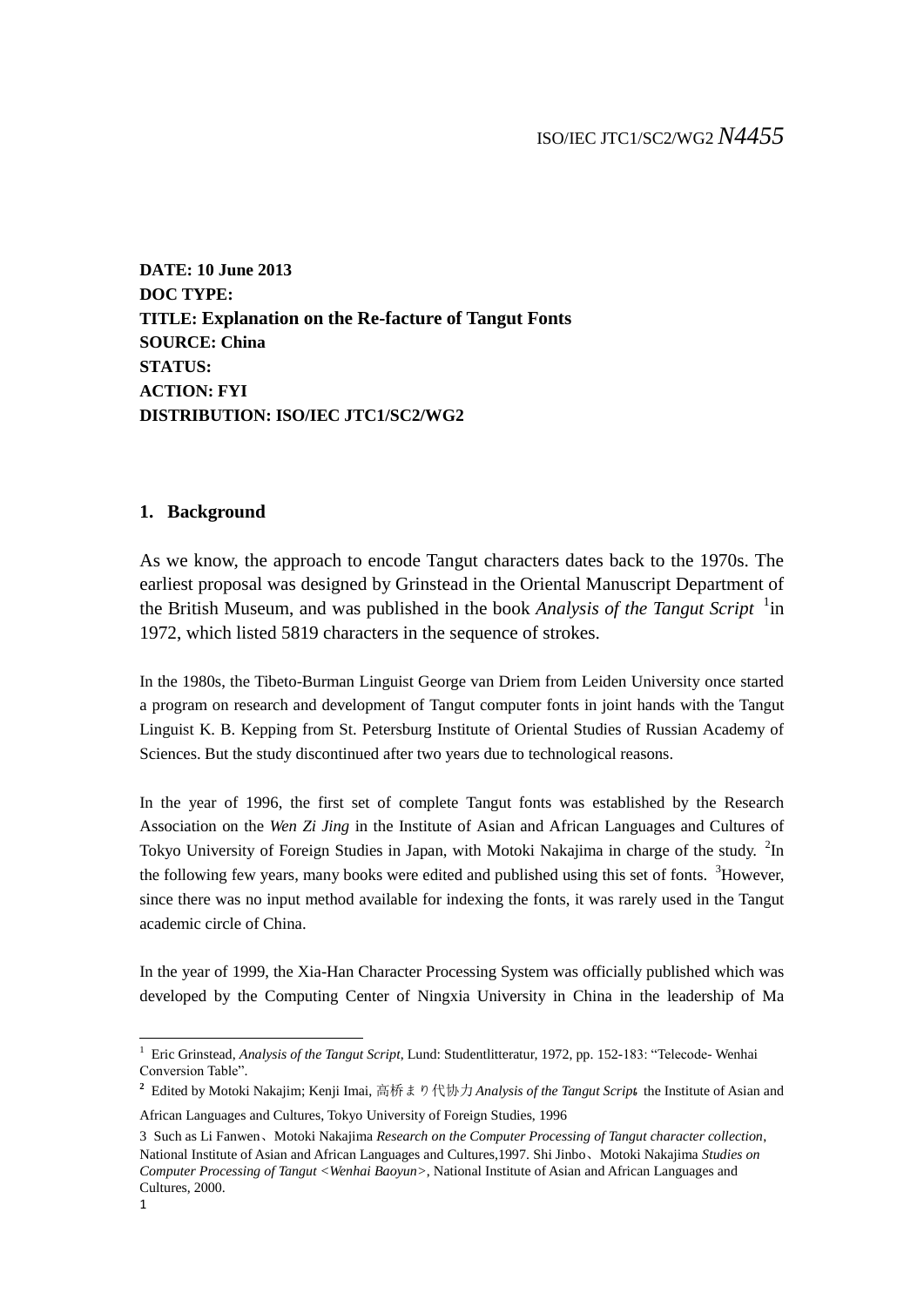Xirong. <sup>4</sup>A set of 6000 Tangut fonts were created. The application of these fonts has solved the problem of mixed-script typesetting such as Tangut versus Chinese or even Western scripts. Furthermore, the input method of this set of fonts adopted the "four-corner numbering" method designed by Li Fanwen in his *Xia-Han Dictionary*, <sup>5</sup> which has made the Tangut character inputting very convenient. On the other hand, there are still a number of drawbacks, such as miscoding, absence of coding, missing characters, wrong glyphs, etc.

In the early  $21<sup>st</sup>$  century, we were able to see several application-oriented Tangut fonts, to name a few, the fonts developed by Han Xiaomang from the Research Center of Tangutology in Ningxia University, <sup>6</sup>the fonts developed by the Institute of Linguistics in Taiwan's Academia Sinica,<sup>7</sup> the fonts developed by Kyoto University of Japan.<sup>8</sup> None of these fonts was able to be issued to the public. In general, they are used in the publishing of Tangut works. Of these fonts, Taiwan's set of fonts is established in accordance with the original glyphs in the dictionary of *Tong Yin*, and hence most similar to those of Tangut literatures in glyph.

In the year of 2005, the fonts established by Jing Yongshi were published. It was not only practical and convenient for the input method, but has also corrected many errors in the Xia-Han Character Processing System. This set of fonts replaced the other systems in a very short time, and are used widely by Scholars of Tangutology.

After years of practice, the scholars realize more and more strongly that the ideal Xi-xia fonts should be in regular script. More than that, each character should be deprived directly from original Tangut literatures, not merely from today's facsimiles. As far as we can see, of all the Tangut literatures, the most suitable dictionary for graph reference is a dictionary named *Tong Yin* (sometimes transferred as *Yin Tong*). <sup>9</sup>This book has been revised for several times during Xi-xia dynasty, and therefore can provide various neat block-printed editions. Besides, this dictionary included more characters than any other Tangut literatures. Regarding there are some missing characters or wrong glyphs, we can proofread the errors studying and comparing its different editions.

## **2. Working Procedure**

We are now engaged in the task of cutting out characters from the Xi-xia dictionaries. Among these we have chosen three different editons of *Tong Yin*, namely 207, 208, 209, as well as the Jia and Yi versions of *Wen Hai*. Besides, characters from *Fɑn-Hɑn Heshi Zhɑngzhongzhu, Tong Yin,* 

<sup>9</sup> Photos of all literatures refer to St. Petersburg Institute of Oriental Studies, Russian Academy of Sciences, Institute of Ethnology and Anthropology, Chinese Academy of Social Sciences, Shanghai Ancient Books Press *Russia-stored Khara-Khoto Literatures*. vol. 7, Shanghai: Shanghai Ancient Books Press,1996, p.1-121.

-

<sup>4</sup> Ma Xirong, *Xia-Han Character Processing and Electronic Dictionary* (CD edition), Tsinghua University Press, 1999.

<sup>&</sup>lt;sup>5</sup> Li Fanwen *Xia-Han Dictionary*, Chinese Social Science Press, 1997.

<sup>&</sup>lt;sup>6</sup> Samples refer to Li Fanwen's *Xia-Han Dictionary*, Chinese Social Science Press,1997.

<sup>7</sup> Samples refer to Gong Huangcheng's *Essays on Tangut Language and Script*, Institute of Linguistics in Taiwan's Academia Sinica(筹备处)《语言暨语言学》专刊丙种之二(上),2002;Lin Yingjin's *Transcribtion Studies on the Tangut <Zhen Shi Ming Jing>*,《语言暨语言学》专刊甲种之八,2006.

<sup>8</sup> Samples refer to E. I. Kychanov's *Tangut Dictionary*, Kyoto University, 2006.